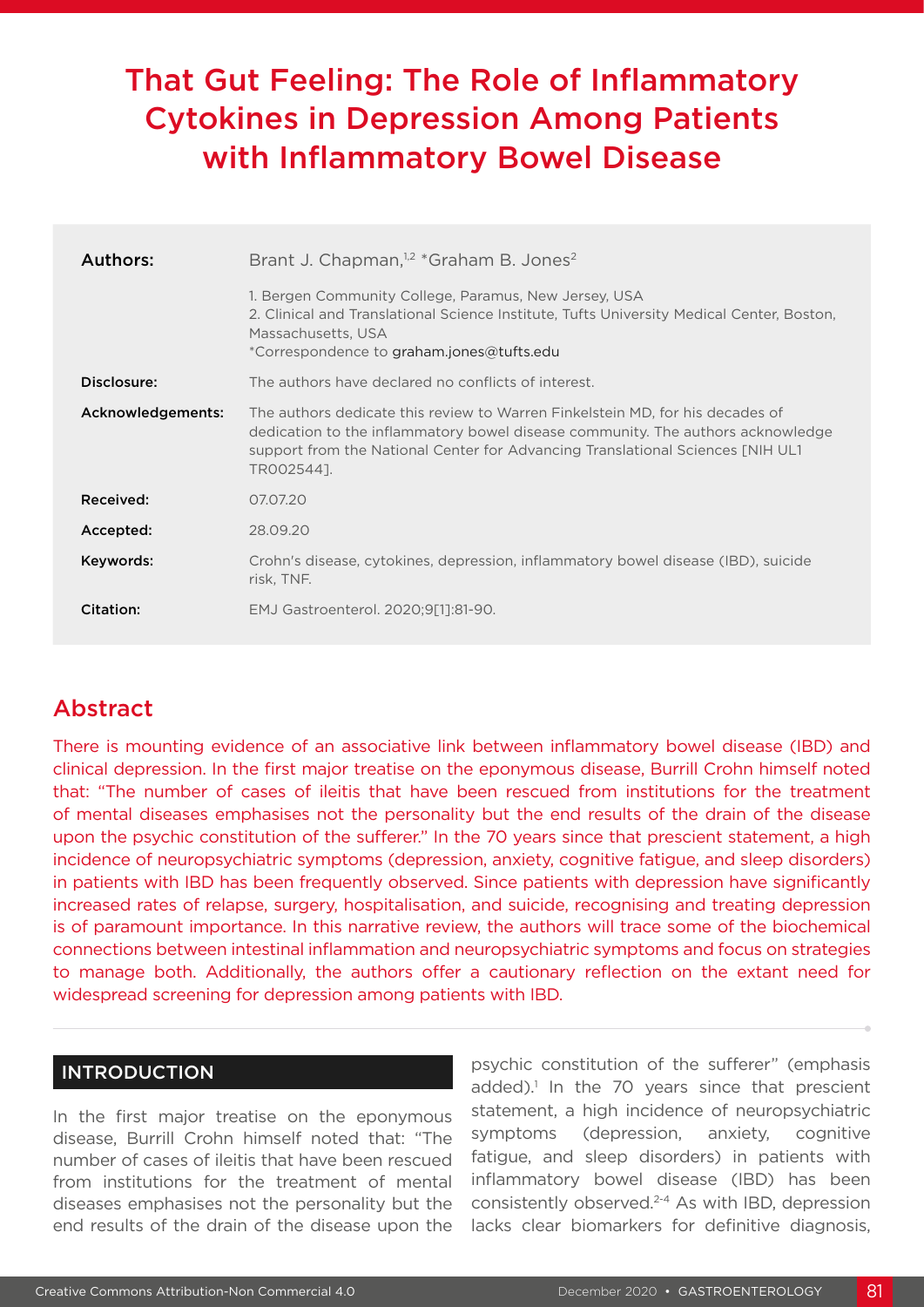and frequently involves complex treatment regimens. Unfortunately, there is no parallel imaging technique to colonoscopy for the brain that is comparably simple and widely available. As a result, diagnosis and treatment of depression presents unique challenges alone, and those challenges are compounded both by systemic inflammation and by various medications. Since patients with depression have significantly increased rates of relapse, surgery, hospitalisation, $5$  and suicide, $6$  recognising and treating depression is of paramount importance. In this narrative review, the authors will trace some of the biochemical connections between intestinal inflammation and neuropsychiatric symptoms and focus on strategies to manage both.

#### COMMON THREADS: CYTOKINES

To illuminate the connections between the immune system, peripheral inflammation, and neuropsychiatric effects, it is instructive to observe the psychological effects when systemic inflammation is induced by an immediate immune challenge. One common method for inflammation induction is injection of *Salmonella abortus equi* endotoxin.7 In healthy volunteers, endotoxin rapidly activates the host-defence system, inducing both TNFα and IL-6 (see below), resulting in a constellation of disrupted neurological functions referred to as 'sickness behaviour'. Among the disruptions are extraintestinal symptoms well known to legions of those with IBD: anxiety, depressed mood, fatigue, and memory impairment. In the context of treating IBD, it is important to note that both the anxiety and depressed mood normalised in parallel with decreases in the cytokine concentrations. Similar mood effects are seen with *Salmonella Typhii* vaccine<sup>8</sup> and Bacillus Calmette-Guérin vaccine,<sup>9</sup> with concomitant elevation of the same cytokines. It is also worth remembering that these were healthy volunteers, subjected to a short-duration, low-dose immune challenge in which both the cytokine levels and neuropsychiatric symptoms typically resolve in a timescale of hours. By contrast, patients with IBD have chronic immune activation, and frequently higher circulating amounts of those same cytokines, even in remission.<sup>10</sup> Patients with IBD are, therefore, subject to prolonged alterations in

brain function leading to anhedonia, anxiety, and cognitive fatigue.<sup>2-4</sup>

Perhaps the most insightful example for this discussion is exogenous IFNα, used for both chemotherapy and hepatitis C. There are two advantages to using IFNα therapy as a comparative study. First, given the widespread use of IFNα, there is a large dataset with robust documentation of systemic effects and mechanisms in both animals and humans. Second, owing to repeated and higher dosings over weeks and months, IFNα treatment more closely aligns with the chronic inflammatory state typically presented in IBD. As above, IFNα induces a rapid and sustained increase in other inflammatory cytokines, particularly TNFα and  $IL-6<sup>11</sup>$  Significantly, up to 50% of patients being treated with IFNα experience major depressive symptoms, with 80% reporting sickness behaviour.12,13 While those percentages are initially alarming, numerous large studies of patients with IBD have estimated between 20 and 45% of patients with IBD experienced at least some depressive symptoms,<sup>14</sup> and elevated rates of depressive disorder of 15% or higher.2

#### TNFα

TNFα has been ascribed a central role in chronic inflammation not only in IBD, but also rheumatoid arthritis (RA), plaque psoriasis, psoriatic arthritis, ankylosing spondylitis, and systemic lupus erythematosus. TNFα interacts with the Type 2 receptor, leading to an inflammatory cascade via NF-κB activation. NF-κB is a transcription factor for an enormous number of inflammatory genes,15,16 including virtually every molecule discussed in this review, including itself.

Along with, and because of, the dysregulation of so many critical factors for neurotransmission, it is little surprise that circulating TNFα is strongly associated with a variety of psychiatric effects, including depression, anxiety, cognitive fatigue, and sleep disturbances.<sup>7,8,11,17-21</sup>

Serum TNFα levels have been found to be significantly elevated in patients in the acute phase of major depressive disorder (MDD).<sup>17</sup> While levels decreased during antidepressant treatment, they remained elevated in the chronic phase of MDD. Similarly, post-mortem examination of individuals with depression has found elevated levels of TNFα in a variety of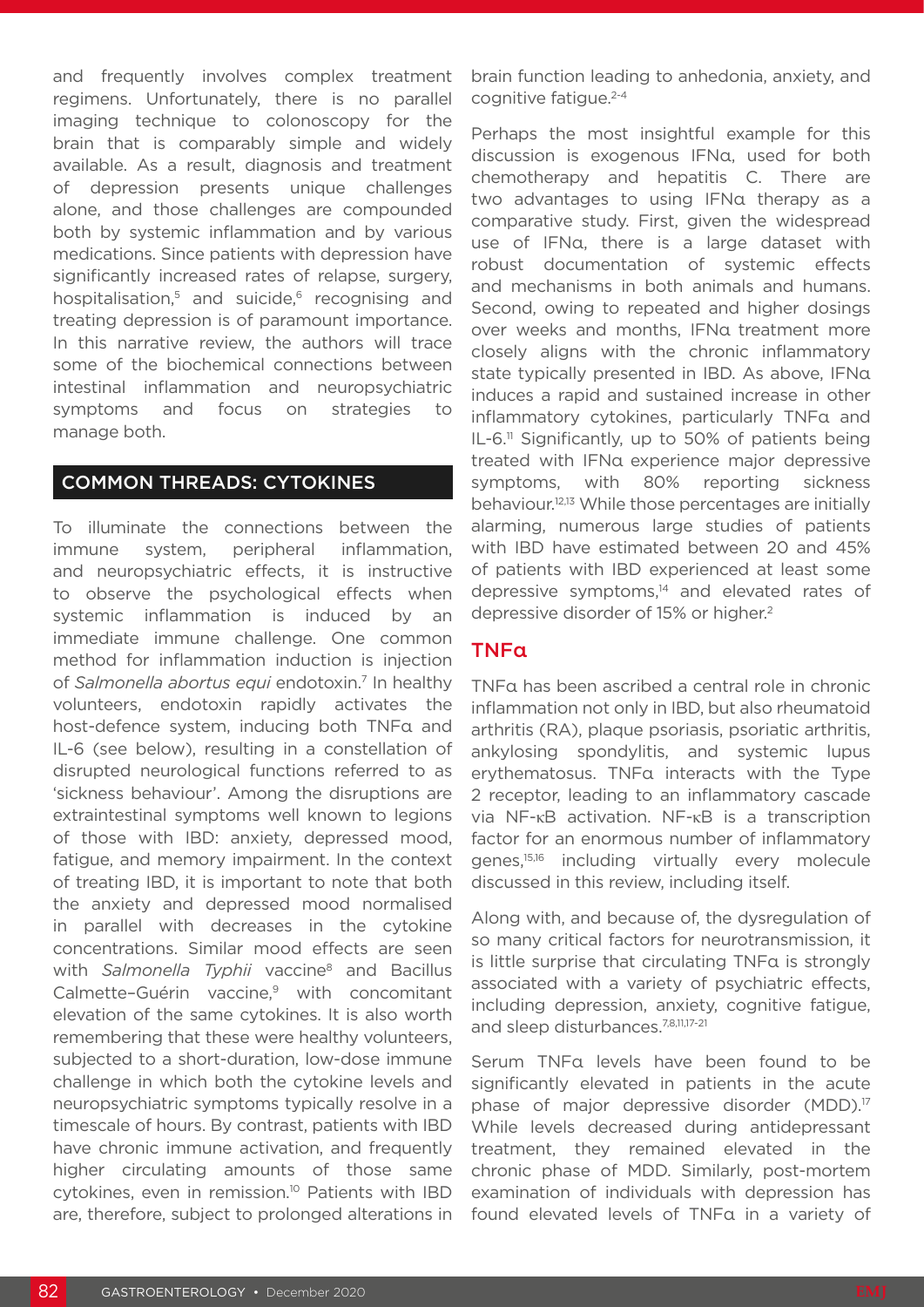areas of the brain.<sup>18</sup> Perhaps unsurprisingly, both TNFα protein and mRNA were also elevated in the prefrontal cortex of teenage suicide victims,<sup>19</sup> as well as in plasma of some adults attempting suicide.20 In clinical trials, systemic TNFα infusion was tested for proapoptotic activity with certain cancers.<sup>22</sup> Many patients developed dose-dependent, reversible, attentional deficits, memory disorders, fatigue, confusion, and in some cases neurotoxicity.

In 1998 the U.S. Food and Drug Administration (FDA) approved infliximab for Crohn's disease, the first biologic inhibitor for TNFα, heralding a new age in the treatment of IBD. Almost overnight, anecdotal reports of rapid antidepressant effects surfaced, with later imaging studies demonstrating observable changes in brain function in 48 hours, $21$  and biochemical changes within 24 hours.<sup>23</sup> As a result, in 2013, a clinical trial of infliximab for treatment-resistant depression was undertaken.<sup>24</sup> While inhibition of TNFα was not shown to be uniformly effective, it was effective in a subgroup of patients with higher levels of C-reactive protein (CRP). This trial suggested that depression is not purely an inflammatory process, but is certainly exacerbated by existing inflammation, and treatable by suppressing inflammatory cytokines, adding to the results observed in IBD, RA, and psoriasis.25

Notably, antidepressant effects of TNF blockade are not exclusive to infliximab, nor even to antibodies. Thalidomide, which acts as a small-molecule inhibitor of TNFα, also shows antidepressant effects.26

#### IL-6

Along with TNFα, IL-6 is elevated in virtually all autoimmune inflammatory disorders, and has a strong association with depression.<sup>27</sup> Among its pleiotropic roles are induction of CRP,<sup>28</sup> weakening of tight junctions at the intestinal epithelial barrier and the blood–brain barrier (BBB),28 and differentiation of T helper cells into Th17 (IL-17 producing) cells. IL-6 expression is controlled, at least partially, by NF-κB. In Crohn's patients, IL-6 is highly upregulated in active disease, and is strongly downregulated in infliximab responders.29 In animal studies, IL-6 has been shown to directly pass through the BBB and into the brain.<sup>30</sup> As with TNFα, average IL-6 levels have been found to be elevated in

the brains of successful suicides and in the cerebrospinal fluid of attempters. There is a rich literature demonstrating the strong relationship between IL-6 and dopamine in the symptoms of anhedonia,27,28,31,32 a core symptom of MDD. Even a comparably low level of IL-6 is strongly tied to motivational effort, $32$  and as such is a likely contributor to the high degree of treatment nonadherence observed in IBD patients.<sup>33</sup>

Unlike TNFα, where exogenous cytokine was tested only on ill patients, the effects of IL-6 have been directly tested by subcutaneous injection of the recombinant protein into healthy volunteers.34 Within 4 hours, self-reported measures of concentration, self-reliance, and 'high spirits' had all dropped significantly, while fatigue, sadness, and anxiety had all increased. Sleep analysis of this same cohort showed a significant decrease in time spent in the rapid eye movement phase of sleep. As emphasised above, these were healthy volunteers with a single lowdose acute stimulus over a short time period. As with TNFα, it appears that a significant portion of patients with IBD do not have sufficient biochemical adjustment to increased IL-6 levels, and thereby experience more chronic versions of the short-term effects listed above, manifested in sleep and mood disorders.

Given early success in blocking TNFα and subsequent focus on more gut-specific inflammation (vedolizumab), IL-6 inhibitors have not yet been used extensively in IBD despite successful clinical trials. However, studies in RA have shown that blockage of the IL-6 signalling (either antibodies to IL-635 or to the IL-6 receptor<sup>36</sup>) has positive effects on depression and anxiety symptoms, as well as improvements to sleep.

## IL-17A

Of the cytokines commonly associated with both IBD and depression, IL-17A is particularly enigmatic. Th17 cells are induced either by IL-6 or by IL-23, leading to the production of IL-17A. Similar to IL-6, IL-17A is directly involved in weakening both the intestinal epithelial barrier and the BBB. In the brain, IL-17A is associated with a host of neurological diseases, including multiple sclerosis, ischaemic brain injury, and Alzheimer's disease.37 IL-17A also appears to directly induce microglia into the reactive state, leading to significant monoamine neurotransmitter issues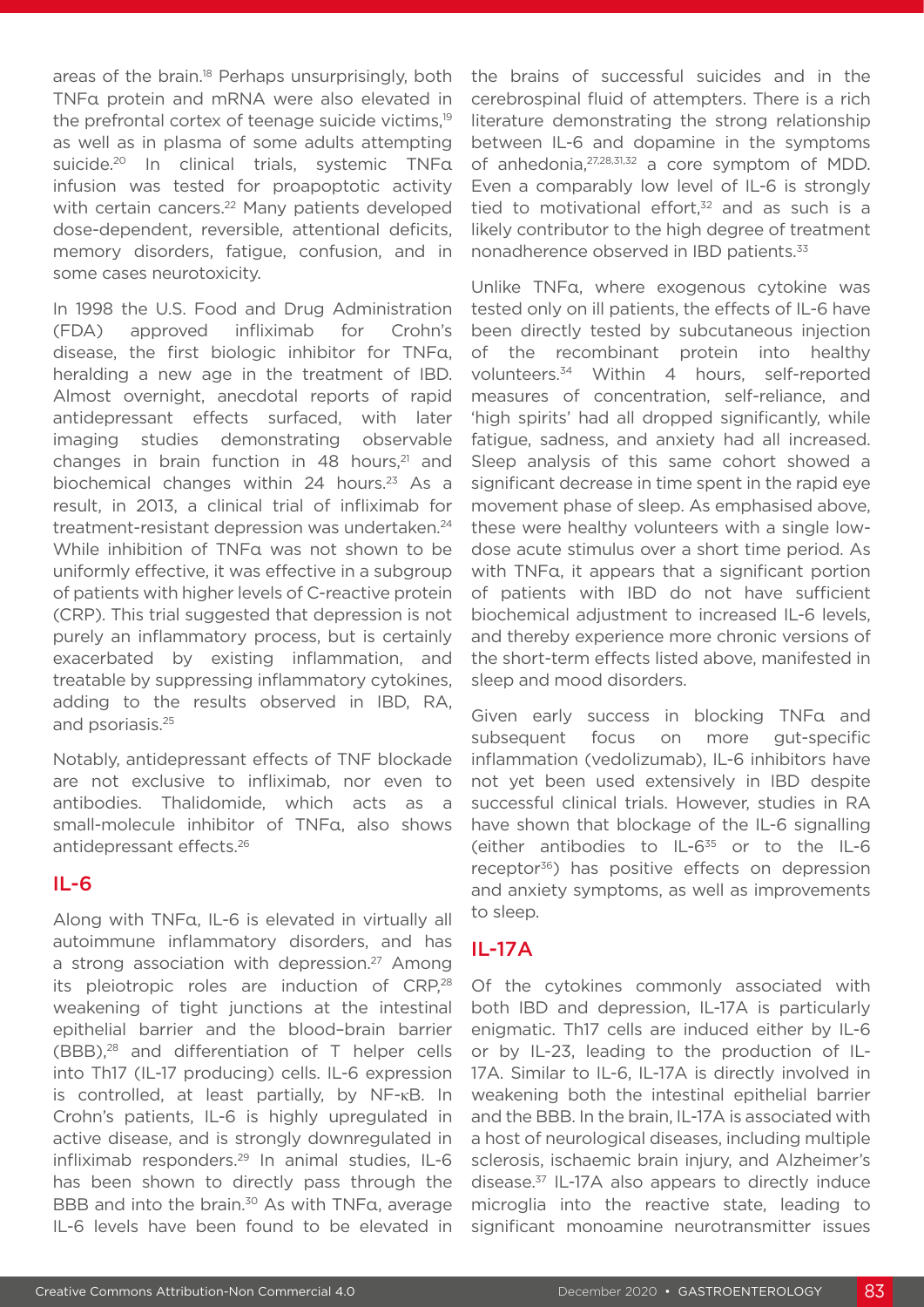(see below).38 One IL-17A inhibitor in particular, Ixekizumab, demonstrated parallel results to those mentioned above in improving depressive symptoms in patients with plaque psoriasis.<sup>39</sup> Despite initial failure as a therapeutic target in Crohn's disease, IL-17A is still a potentially useful biomarker because IL-17A levels are associated with antidepressant effectiveness<sup>40</sup> and even with infliximab response.<sup>41</sup>

#### Other Targets

While not as frequently implicated in depression, both IL-12 and IL-23 have been associated with depressive symptoms. Inhibition of both IL-12/IL-23 (ustekinumab) $42$  or IL-23 alone (guselkumab) $43$ improve depression and anxiety scores. Somewhat more surprising is the finding that vedolizumab, an α4β7-integrin inhibitor acting virtually exclusively in the gut, also ameliorates depression and anxiety, and improves sleep quality.44 In fact, a 2016 meta-analysis showed that inhibition of virtually any single cytokine involved in inflammation improved symptoms of depression.<sup>25</sup>

#### TRANSMISSION TO THE BRAIN

There are three distinct pathways for transmission of inflammation from the intestines to the brain: the neural, the humoral, and the cellular. It is very likely that all three are in play with IBD.

In the neural pathway, cytokines bind directly to afferent fibres of the vagus nerve, transmitting the signal directly to the brain. Since this signalling does not require any molecular transport across the BBB, the transmission is fastest. There is a wealth of data on direct vagus stimulation (albeit not from the intestines) for treatment-resistant depression.45

In the humoral pathway, cytokines and other molecular miscreants directly cross the BBB into the brain, either passively or by active transport. This is perhaps the best studied of the three pathways, because BBB leakage is implicated in any number of neurological disorders, and it becomes more pronounced with age;<sup>46</sup> while active transport of cytokines and other immunomodulators is partly circadian, and is associated with sleep disruptions.47 It is worth noting that the epithelial barriers of the intestine, the retina, and the brain are similarly constituted and disrupted by many of the same factors.<sup>48</sup> For example, Calarge et al.<sup>49</sup> were recently able to show that increased intestinal permeability is directly associated with depressive symptoms, specifically in unmedicated adolescents. This aligns well with other data demonstrating that both IL-6 and IL-17 alter the integrity of the BBB from the periphery, while activated microglia also act to disrupt the BBB and express cytokines and chemokines from the inside.50

At least partially, the humoral pathway opens the door to the cellular pathway, both by loosening the tight-junction regulation and by increased expression of monocyte chemotactic protein (MCP-1/CCL20) in brain endothelial cells, thereby permitting cell trafficking of monocytes and macrophages into the brain.<sup>51</sup>

#### EFFECTS ON MONOAMINE NEUROTRANSMITTERS

Mechanistically speaking, the effects of inflammatory cytokines represent a form of 'perfect storm' for effects on the brain, and specifically on the synthesis and availability of monoamine neurotransmitters. Figure 1 and 2 illustrate a number of the pathways leading to neurological effects of inflammation.

## The Indole-2,3-dioxygenase pathway: The Monoamine Crossroads

One of the most well documented alterations in neurotransmitter levels is brought about by indole-2,3-dioxygenase (IDO1), a uniquely destructive nexus in the synthesis, signalling, and release of monoamines. As shown in Figure 1, this enzyme catabolises tryptophan, thereby inhibiting serotonin synthesis, increases excitotoxic glutamatergic signalling and glutamate release, and in turn hinders dopamine release. When it was discovered, IDO1 was thought to be an intestinal variation of the tryptophan-2,3-dioxygenase (expressed primarily in the liver). Later studies demonstrated that IDO1 is induced by cytokines and transcribed by NF-κB. One proposed rationale for this particular enzyme is an evolutionary defence against pathogens by lowering the amount of available tryptophan, with depressive symptoms restricting social behaviour and thereby transmission of infectious agents.52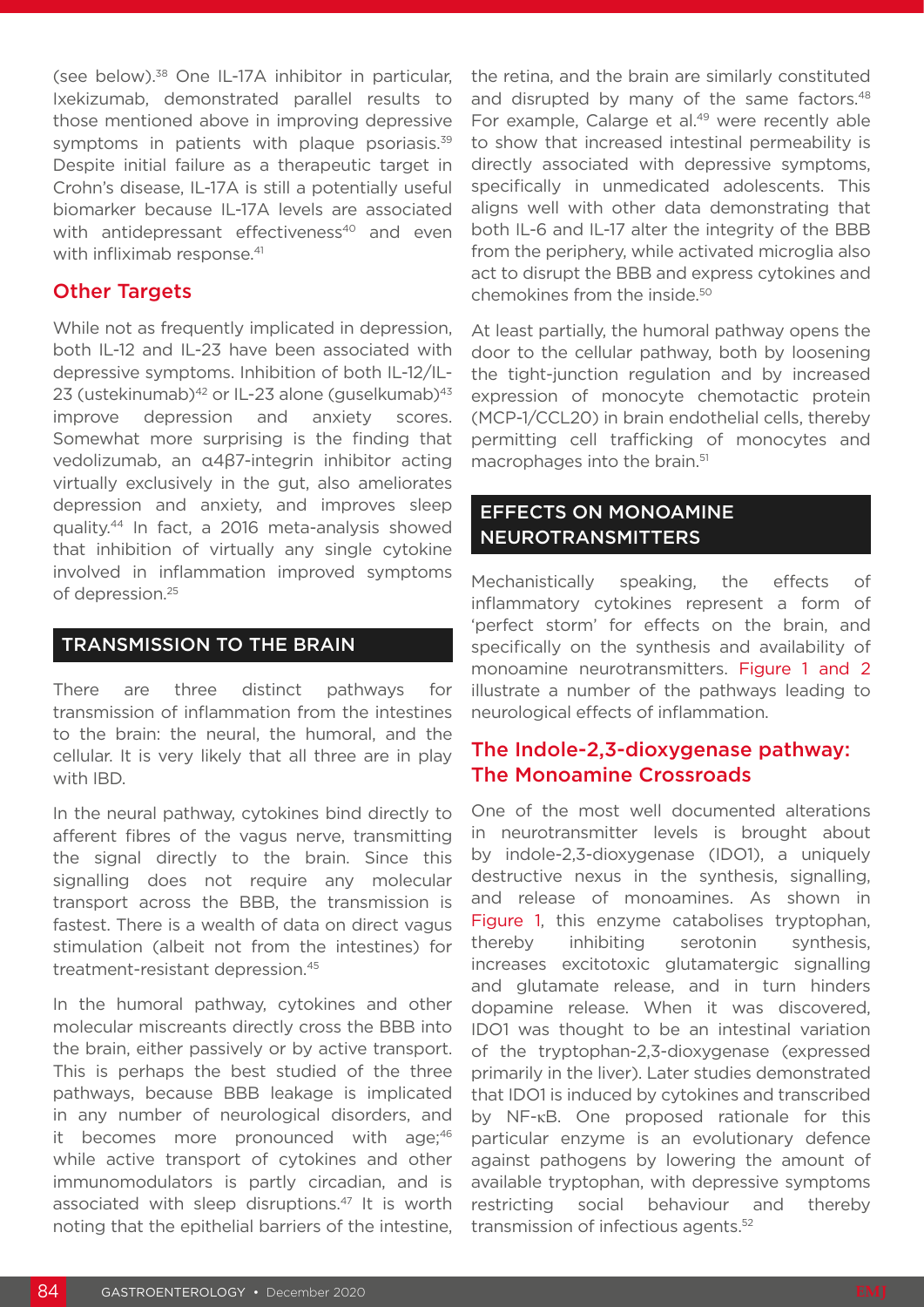

#### Figure 1: Indole-2,3-dioxygenase pathway.

3-HAO: 3-hydroxyanthranilic acid oxidase; IDO: indole-2,3-dioxygenase; KAT II: kynurenine aminotransferase II; KMO: kynurenine 3-monooxygenase.

Overexpressing this defence mechanism has the unfortunate consequence of also depleting not only available serotonin, but by extension melatonin, the monoamines most commonly associated with depressive symptoms and sleep disorders. This diversion may help explain the blunted response to selective serotonin reuptake inhibitors (SSRI) found in many patients with IBD, since SSRI drugs act downstream of neurotransmitter synthesis. While most studies of IDO1 are focussed on depletion of serotonin, it is important to note that

melatonin is an important inhibitor of MMP-9,<sup>53</sup> an upregulated enzyme that causes epithelial barrier damage. As such, depletion of melatonin likely plays a role in both intestinal and BBB permeability. Infliximab treatment strongly downregulates the expression of IDO1, and this may be a significant explanation for the antidepressant effects of anti-TNF treatment, as well as its effects on sleep quality.<sup>29</sup>

Additionally, in animal models, inhibition of IDO1 by 1-methyltryptophan had comparable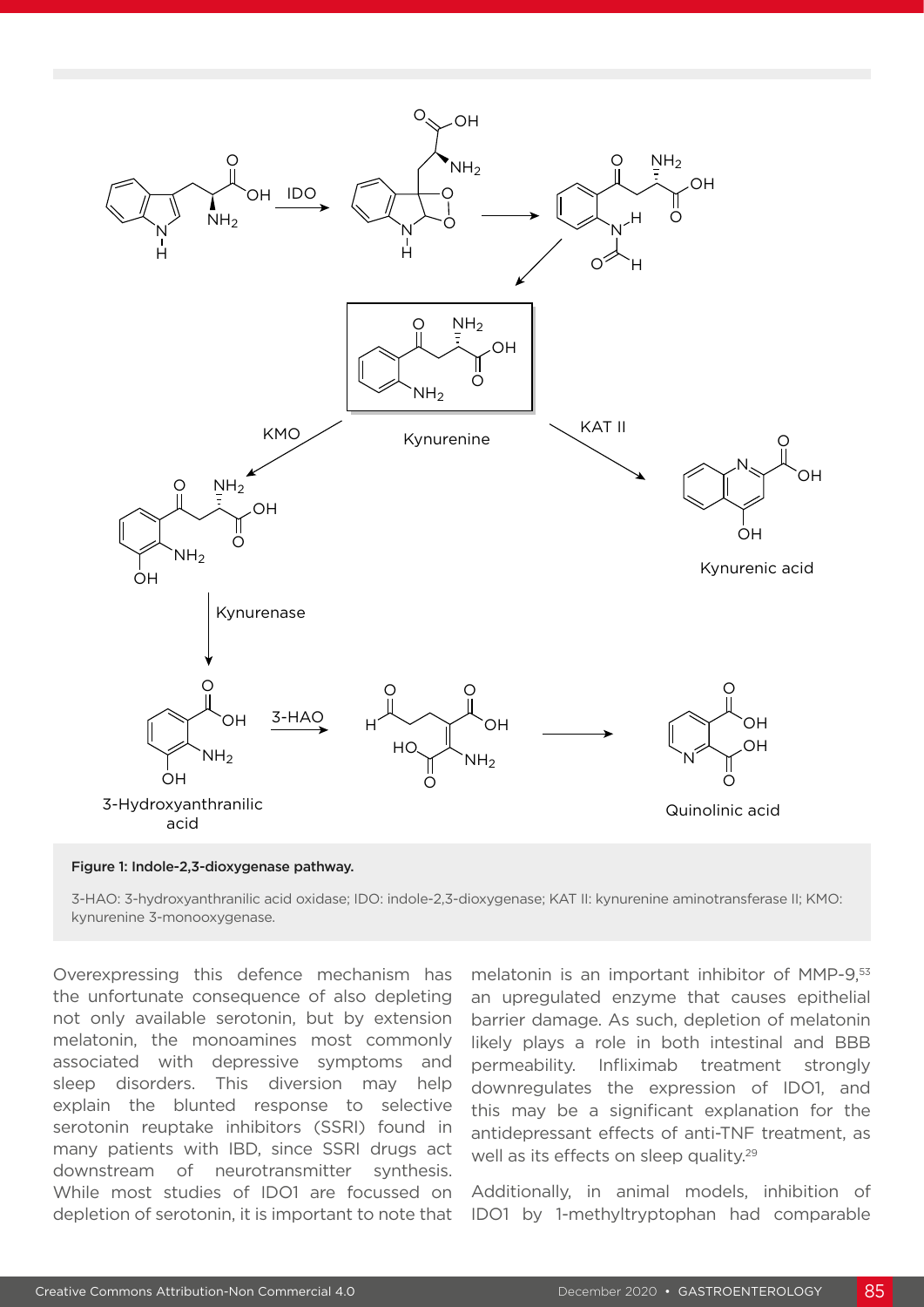

#### Figure 2: Inflammation-altered pathways in neurotransmission.

Synthesis of 5HT, MT, DA, and NE are slowed by lowered availability of BH4 and B6. BH4 is a cofactor in the hydroxylation of TRP, PHE, and TYR. B6 is a cofactor in the decarboxylation of DOPA to form DA, and the decarboxylation of 5HTP to form 5HT. Reuptake of DA by the DAT and of 5HT by the SERT are increased.

Activated microglia express three enzymes responsible for increased glutamate and glutamatergic signalling: 1) IDO1 catabolises TRP to QA. QA is an agonist at the NMDAR, leading to GLU release. 2) GCPII cleaves NAAG to N-acetylaspartate (not shown) and GLU. As a result, NAAG signalling at both the mGlu3 and the NMDAR are decreased. 3) GLS hydrolyses GLN to GLU. Removal of excess GLU by the GLT1/EAAT2 is also downregulated (not shown).

Impaired or downregulated pathways are shown with dotted arrows.

5HT: serotonin; 5HTP: 5-hydroxytryptophan; BH4: tetrahydrobiopterin; B6: pyridoxyl-5'-phosphate; DA: dopamine; DAT: dopamine transporter; DOPA: L-3,4-dioxyphenylalanine; EAAT2: excitatory amino acid transporter 2; GCPII: glutamate carboxypepsidase-II; GLN: glutamine; GLS: glutaminase; GLT1: glutamate transporter-I/; GLU: glutamate; IDO1: Indole-2,3-dioxygenase; mGlu3: metaboglutamate-3 receptor; MT: melatonin; NAAG: N-acetylaspartylglutamate; NE: norepinephrine; NMDAR: N-methyl-D-aspartate receptor; PHE: phenylalanine; QA: quinolinic acid; SERT: serotonin transporter; TRP: tryptophan; TYR: tyrosine.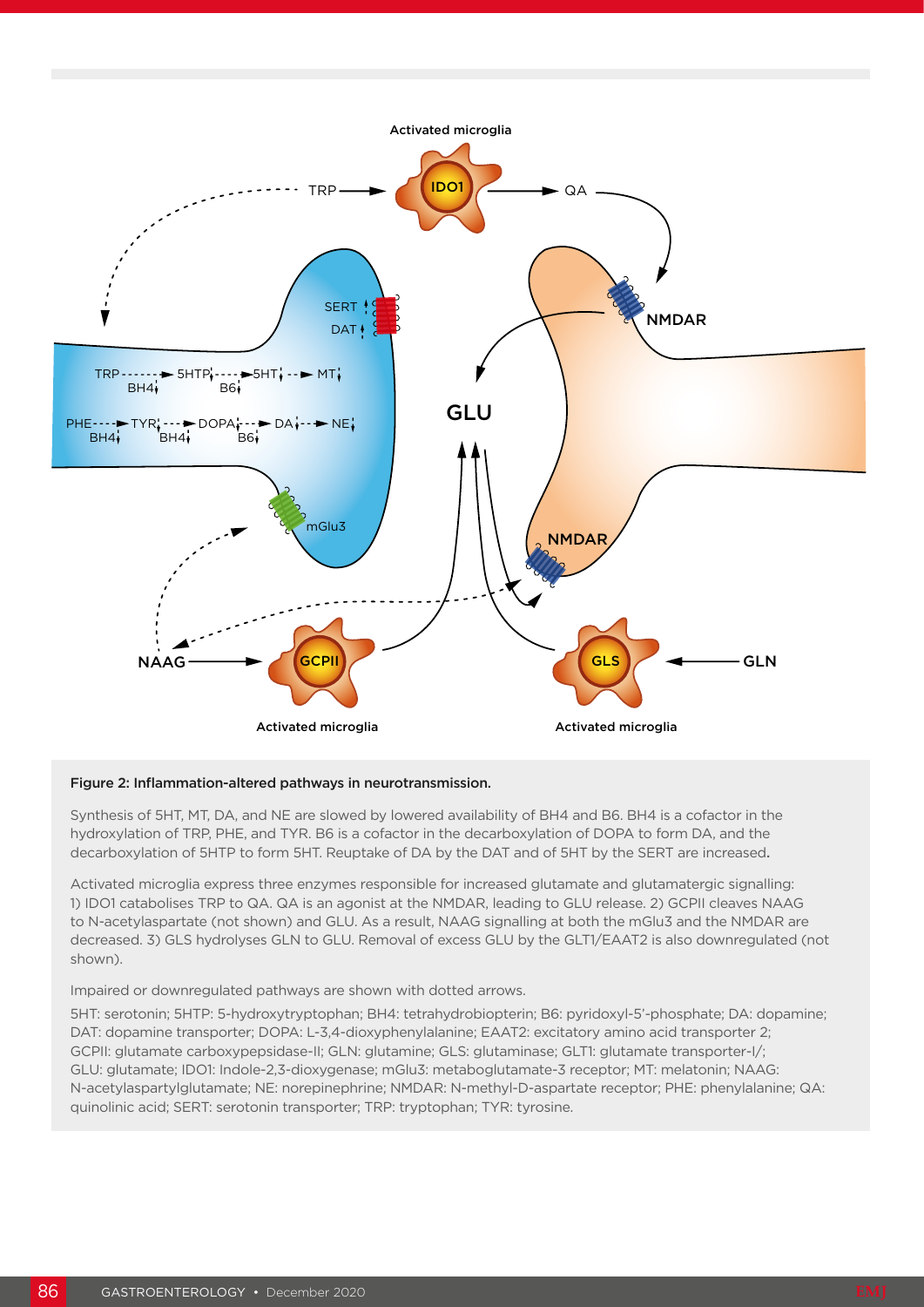effects on depressive behaviour to treatment with infliximab, suggesting that IDO1 may be a viable drug target for inflammation-mediated depression.54 There are multiple clinical trials investigating IDO1 inhibitors as add-on therapy for cancer treatments, so there may well be an approved drug in this class in the next several years.

## Glutamate–N-methyl-D-aspartate receptor

As a continuation of the effects of IDO1, a primary catabolite of tryptophan is quinolinic acid (QA; Figure 1). QA is an N-methyl-Daspartate receptor (NMDAR) agonist, leading to increased glutamate signalling, release of additional glutamate, and inhibition of the release of dopamine. QA binds preferentially to NMDAR in the forebrain, in areas critical to mood, memory, and sleep regulation.<sup>55</sup> Multiple studies have shown that the cognitive fatigue in IBD is postsynaptic in origin, and it therefore seems likely that NMDAR signalling plays a critical role.21 One of the purported sites for the rapid antidepressant action of ketamine in treatment-resistant depression is the NMDAR. In humans with treatment-resistant depression, low-dose ketamine as an add-on therapy dropped levels of both TNFα and IL-6,<sup>56</sup> while one animal study showed it also lowered the levels of QA and microglia.57 It remains to be seen how effective ketamine will be in patients with IBD, but the studies above suggest a more complex and useful anti-inflammatory role in addition to its use as an antidepressant.

Excitotoxicity in the immediate term is most likely manifested by anhedonia and 'brain fog'. However, in the long term, excitotoxicity destroys neurons, specifically dopaminergic neurons. This destruction is exactly the type of process thought to lead to Parkinson's disease. Notably, IBD has long had a particularly strong association with development of Parkinson's disease,58 and NMDAR glutamate signalling could be a significant contributor. In support of this hypothesis, consider that IDO1 catabolites are increased in the cerebrospinal fluid of Parkinson's patients,59 and animal models of Parkinsonism are partially induced with QA.<sup>60</sup>

Not only is glutamate release and signalling increased thanks to QA, but also by upregulations of glutamate carboxypeptidase  $II<sup>61</sup>$  and glutaminase.<sup>62</sup> By hydrolysing either N-acetylaspartylglutamate or glutamine, additional glutamate is released, augmenting the glutamatergic (excitotoxic) responses. Increased glutamate is indeed visible in the brain by proton magnetic resonance spectroscopy.<sup>63</sup> Along with increased release, signalling, and synthesis of glutamate, the primary reuptake transporter (EAAT2/GLT1) is downregulated.<sup>64</sup> Added to that, decarboxylation of glutamate to GABA by GAD1 is likely regulated by NF-κB, and requires vitamin B6 as a cofactor (see below). With these enzymes combined, glutamate excitotoxic signalling almost certainly plays a central role in the neuropsychiatric comorbidities of IBD.

#### Tetrahydrobiopterin and Neopterin

Along with upregulation of IDO1, cytokines also are associated with diversion of the catabolic synthesis of tetrahydrobiopterin (BH4), a critical cofactor for hydroxylation of phenylalanine, tyrosine, and tryptophan, the rate-limiting step en route to the catecholamines and serotonin/melatonin. Depletion of BH4 actually occurs in two ways. First, large upregulation of the first enzyme in the BH4 synthesis (GTP cyclohydrolase) creates a synthesis bottleneck, overwhelming the second enzyme in the pathway.65 As a consequence, the critical BH4 precursor is unhelpfully diverted to neopterin. Second, cytokines strongly induce nitric oxide synthase and reactive oxygen species, both of which require BH4 as a cofactor,<sup>66</sup> depleting the available supply. Both processes decrease the availability of monoamine neurotransmitters, and are associated with anxiety, fatigue, and anhedonia. In one particularly elegant study by Felger et al.,<sup>67</sup> reverse microdialysis of L-DOPA into the brains of rhesus monkeys reversed the symptoms of IFNα-induced depression, suggesting that hydroxylation (controlled by BH4 levels) was the dominant issue, and subsequent decarboxylation and vesicular transport (via VMAT2) might be functioning normally.

#### Pyridoxyl-5'-Phosphate: Vitamin B6

The final step in the synthesis of serotonin from 5-hydroxytryptophan, dopamine from L-DOPA, and GABA from glutamate is decarboxylation by the amino acid decarboxylases. As with the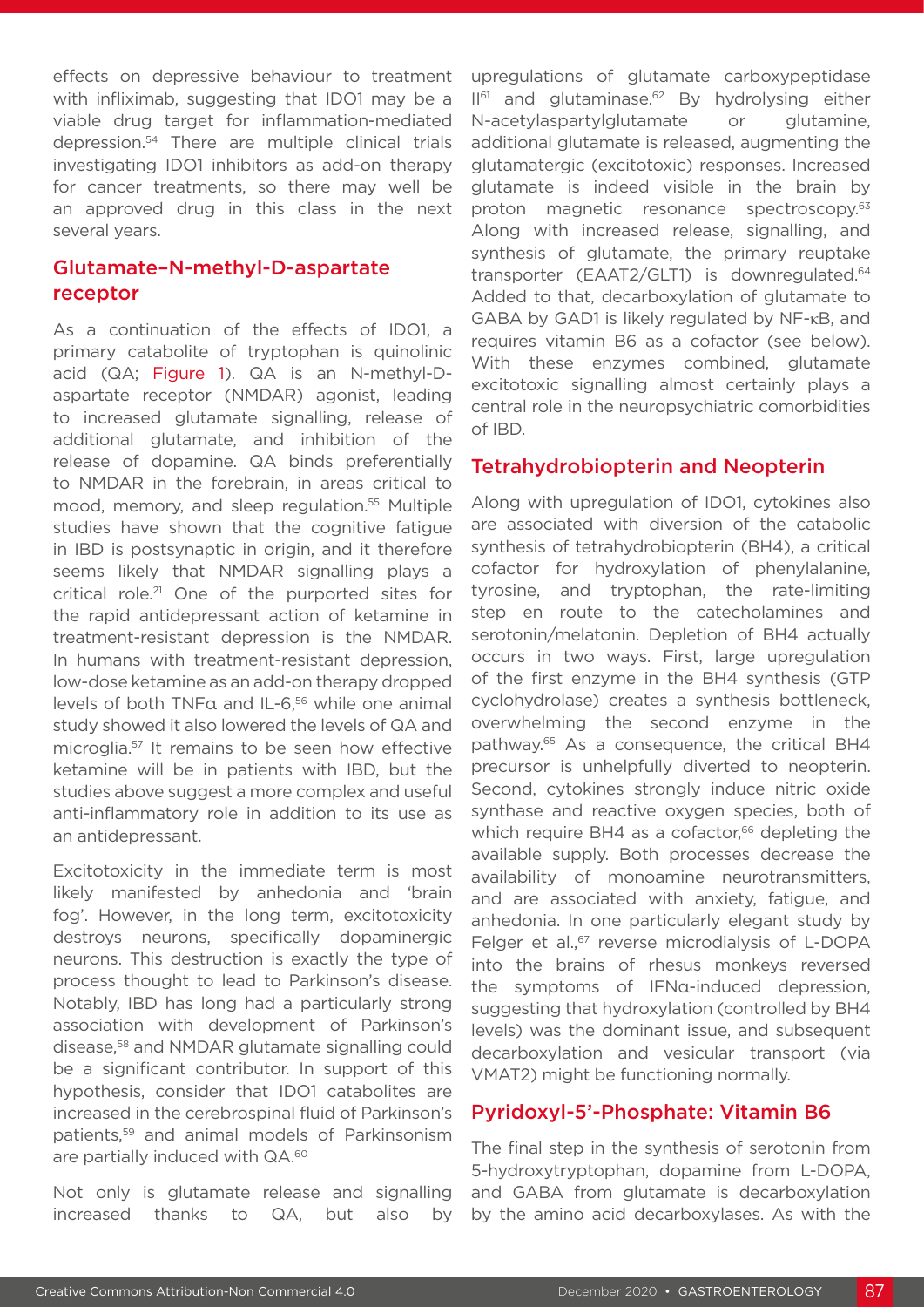hydroxylases discussed above, these enzymes are dependent on the availability of a cofactor: in this case, pyridoxal-5'-phosphate (the active form of Vitamin B6), of which patients with IBD are frequently deficient.<sup>68</sup> Studies on RA suggest that deficits in active B6 are not an absorption issue, but rather alterations in processing and metabolism.69 While there are considerably less data available, it has been reported that tryptophan metabolites inhibit the phosphorylation of pyridoxal.70 A recent animal study showed that NF-κB knockout mice had a downregulation of AOX1, the principal metabolic enzyme responsible for converting pyridoxal-5' phosphate to pyridoxic acid.<sup>71</sup> While this finding does not prove AOX1 is upregulated by NF-κB, it certainly fits the pattern of NF-κB playing a central controlling role in inflammatory responses in the brain.

#### CONCLUSIONS AND FINAL THOUGHTS

Reflecting the mounting evidence, the American College of Gastroenterology (ACG), the British Society for Gastroenterology (BSG), the American Gastroenterological Association (AGA), the World Gastroenterology Organisation (WGO), and the Crohn's & Colitis Foundation have all added some level of psychiatric assessment and management to their respective clinical guidelines. This is an important step toward successfully treating patients with IBD. However, as an example, the ACG recommendation (strong recommendation, very-low level of evidence)<sup>72,73</sup> points out a larger problem in the need for broad screening. As an illustration, in a 2017 report, >4,000 patients were asked to self-evaluate, with only 20% of patients with Crohn's disease and 14% of patients with ulcerative colitis claiming to be depressed. However, by using a short questionnaire (Patient Health Questionnaire depression scale [PHQ-8]), an alarming 38% of patients with Crohn's disease and 32% of patients with ulcerative colitis in the same cohort met the criteria for depression*.* 5 Given the antidepressant effects of some treatments (see above), the actual percentages in treatmentnaïve patients could be considerably higher. Since depression has such strong effects on motivation (including adherence with diagnostic and treatment protocols), $74$  devastating effects on disease progression, and significant

increases to mortality, the need for psychiatric screening as part of disease management cannot be overstated.

There are two additional problems to be addressed in screening and reporting. First, the phrase "antidepressant usage" found in many studies is wholly insufficient. This phrase is comparable to using "IBD medication" in gastroenterology. Different antidepressant classes are as mechanistically dissimilar from each other as aminosalicylate and infliximab, possibly even more so. Given that some specific SSRI drugs (mirtazapine) are reported to worsen systemic inflammation,<sup>75</sup> while at least one norepinephrine–dopamine reuptake inhibitor (bupropion) is reported to lessen it, $76$  such granular detail is critical.

Second, as mentioned in the introduction, there is a dearth of reliable biomarkers for depression and anxiety. As a result, diagnosis often relies on various questionnaires that are not entirely comparable. It would be wise of the advisory bodies of IBD treatment to recommend a diagnostic tool for depression alongside the aforementioned need for its diagnosis.

Using the statistics quoted above, roughly one in three patients with IBD is potentially depressed, and possibly as high as one in six has considered, or is considering, suicide as a result of that depression within the past year.<sup>77</sup> For a typical gastroenterologist, that translates to seeing multiple patients per week that could be actively suicidal. Would their approach change if aware that the next patient was slowly (or rapidly) losing the battle against depression exacerbated by IBD? One very small scale report from the Jackson County, Missouri, USA, Medical Examiner's Office might provide some insight.<sup>78</sup> Of 12 Crohn's patients that died from 2008 to 2010 (average age: 45 years), there were five suicides, three accidental drug overdoses, and one case of liver failure from alcohol abuse. Only two of 12 died of IBD complications. As the authors rightly point out, these numbers certainly will not scale to the whole population, and treatments have certainly improved in the past decade. However, this paper serves as a sobering reminder that the intestines are not the only battlefront for IBD patients, nor their caregivers.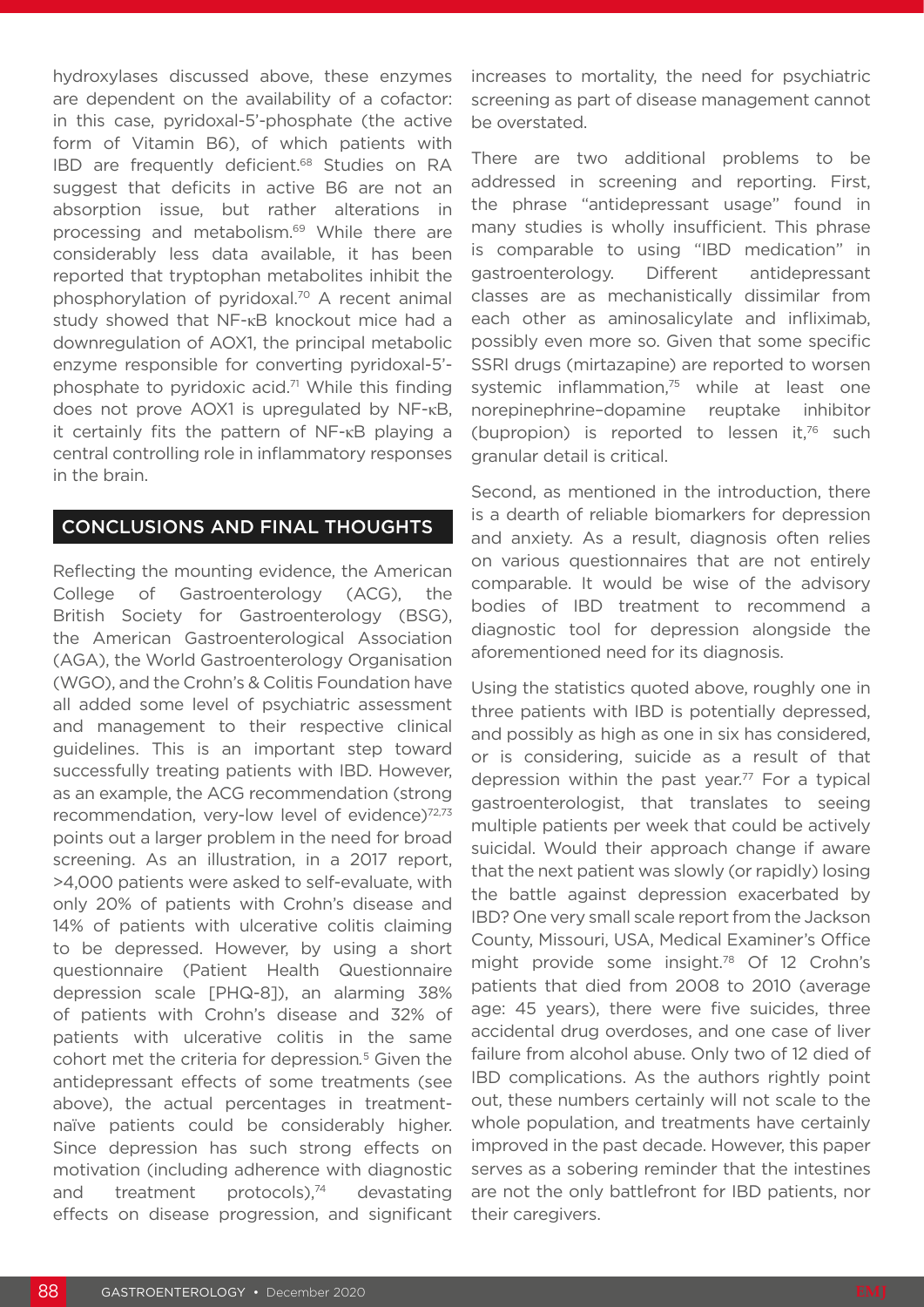#### References

- 1. Crohn BB. Regional Ileitis (1949), New York: Grune & Stratton.
- 2. Neuendorf R et al. Depression and anxiety in patients with inflammatory bowel disease: a systematic review. J Psychosom Res. 2016;87:70-80.
- 3. Nyuyki KD, Pittman QJ. Toward a better understanding of the central consequences of intestinal inflammation. Ann N Y Acad Sci. 2015;1351:149-54.
- Canakis A, Qazi T. Sleep and fatigue in IBD: an unrecognized but important extra-intestinal manifestation. Curr Gastroenterol Rep. 2020;22(2):8.
- 5. Kochar B et al. Depression is associated with more aggressive inflammatory bowel disease. Am J Gastroenterol. 2018;113(1):80-5.
- 6. Gradus JL et al. Inflammatory bowel disease and completed suicide in Danish adults. Inflamm Bowel Dis. 2010;16(12):2158-61.
- 7. Reichenberg A et al. Cytokineassociated emotional and cognitive disturbances in humans. Arch Gen Psychiatry. 2001;58(5):445-52.
- 8. Wright CE et al. Acute inflammation and negative mood: mediation by cytokine activation. Brain Behav Immun. 2005;19(4):345-50.
- 9. Vijaya Kumar K et al. Bacillus Calmette-Guérin vaccine induces a selective serotonin reuptake inhibitor (SSRI)-resistant depression like phenotype in mice. Brain Behav Immun. 2014;42:204-11.
- 10. Vasilyeva E et al. Serum cytokine profiles in children with Crohn's Disease. Mediators Inflamm. 2016;2016:7420127.
- 11. Miller AH et al. Cytokine targets in the brain: impact on neurotransmitters and neurocircuits. Depress Anxiety. 2013;30(4):297-306.
- 12. Capuron L et al. Neurobehavioral effects of interferon-alpha in cancer patients: phenomenology and paroxetine responsiveness of symptom dimensions. Neuropsychopharmacology. 2002;26(5):643-52.
- 13. Asnis GM, De La Garza R 2nd. Interferon-induced depression in chronic hepatitis C: a review of its prevalence, risk factors, biology, and treatment approaches. J Clin Gastroenterol. 2006;40(4):322-35.
- 14. Knowles SR et al. Preliminary examination of the relations between disease activity, illness perceptions, coping strategies, and psychological morbidity in Crohn's disease guided by the common sense model of illness. Inflamm Bowel Dis. 2011;17(12):2551-7.
- 15. Liu T et al. NF-κB signaling in inflammation. Signal Transduct Target Ther. 2017;2:17023.
- 16. Boston University. NF-kB target genes. Available at: https://www. bu.edu/nf-kb/gene-resources/targetgenes/. Last accessed: 17 July 2020.
- 17. Goldsmith DR et al. A meta-analysis of blood cytokine network alterations in psychiatric patients: comparisons between schizophrenia, bipolar disorder and depression. Mol Psychiatry. 2016;21(12):1696-709.
- 18. Enache D et al. Markers of central inflammation in major depressive disorder: a systematic review and meta-analysis of studies examining cerebrospinal fluid, positron emission tomography and post-mortem brain tissue. Brain Behav Immun. 2019;81:24-40.
- 19. Pandey GN et al. Proinflammatory cytokines in the prefrontal cortex of teenage suicide victims. J Psychiatr Res. 2012;46(1):57-63.
- 20. Janelidze S et al. Cytokine levels in the blood may distinguish suicide attempters from depressed patients. Brain Behav Immun. 2011;25(2):335-9.
- 21. Gray MA et al. Anti-TNFα therapy in IBD alters brain activity reflecting visceral sensory function and cognitive-affective biases. PLoS One. 2018;13(3):e0193542.
- 22. Schwartz JE et al. A Phase I trial of recombinant tumor necrosis factor (rTNF) administered by continuous intravenous infusion in patients with disseminated malignancy. Biotherapy. 1989;1(3):207-14.
- 23. Brown ER et al. A clinical study assessing the tolerability and biological effects of infliximab, a TNF-alpha inhibitor, in patients with advanced cancer. Ann Oncol. 2008;19(7):1340-6.
- 24. Raison CL et al. A randomized controlled trial of the tumor necrosis factor antagonist infliximab for treatment-resistant depression: the role of baseline inflammatory biomarkers. JAMA Psychiatry. 2013;70(1):31-41.
- 25. Kappelmann N et al. Antidepressant activity of anti-cytokine treatment: a systematic review and metaanalysis of clinical trials of chronic inflammatory conditions. Mol Psychiatry. 2018;23(2):335-43.
- 26. Kaster MP et al. Depressive-like behavior induced by tumor necrosis factor-α in mice. Neuropharmacology. 2012;62(1):419-26.
- 27. Ting EY et al. Role of interleukin-6 in depressive disorder. Int J Mol Sci. 2020;21(6):2194.
- 28. Rochfort KD et al. Tumour necrosis factor-α-mediated disruption of cerebrovascular endothelial barrier integrity *in vitro* involves the production

of proinflammatory interleukin-6. J Neurochem. 2016;136(3):564-72.

- 29. Leal RF et al. Identification of inflammatory mediators in patients with Crohn's disease unresponsive to anti-TNFα therapy. Gut. 2015;64(2):233-42.
- 30. Menard C et al. Social stress induces neurovascular pathology promoting depression. Nat Neurosci. 2017;20(12):1752-60.
- 31. Felger JC et al. What does plasma CRP tell us about peripheral and central inflammation in depression?. Mol Psychiatry. 2020;25(6):1301-11.
- 32. Yohn SE et al. Effort-related motivational effects of the pro-inflammatory cytokine interleukin-6: pharmacological and neurochemical characterization. Psychopharmacology (Berl). 2016;233(19-20):3575-86.
- 33. Herman ML, Kane SV. Treatment nonadherence in inflammatory bowel disease: identification, scope, and management strategies. Inflamm Bowel Dis. 2015;21(12):2979-84.
- 34. Späth-Schwalbe E et al. Acute effects of recombinant human interleukin-6 on endocrine and central nervous sleep functions in healthy men. J Clin Endocrinol Metab. 1998;83(5):1573-9.
- 35. Sun Y et al. The effects of interleukin-6 neutralizing antibodies on symptoms of depressed mood and anhedonia in patients with rheumatoid arthritis and multicentric Castleman's disease. Brain Behav Immun. 2017;66:156-64.
- 36. Gossec L et al. Fatigue in rheumatoid arthritis: quantitative findings on the efficacy of tocilizumab and on factors associated with fatigue. The French multicentre prospective PEPS Study. Clin Exp Rheumatol. 2015;33(5):664-70.
- 37. Milovanovic J et al. Interleukin-17 in chronic inflammatory neurological diseases. Front Immunol. 2020;11:947.
- 38. Liu Z et al. IL-17A exacerbates neuroinflammation and neurodegeneration by activating microglia in rodent models of Parkinson's disease. Brain Behav Immun. 2019;81:630-45.
- 39. Griffiths CEM et al. Impact of ixekizumab treatment on depressive symptoms and systemic inflammation in patients with moderate-tosevere psoriasis: an integrated analysis of three Phase 3 clinical studies. Psychother Psychosom. 2017;86(5):260-7.
- 40. Jha MK et al. Interleukin 17 selectively predicts better outcomes with bupropion-SSRI combination: novel T cell biomarker for antidepressant medication selection. Brain Behav Immun. 2017;66:103-10.